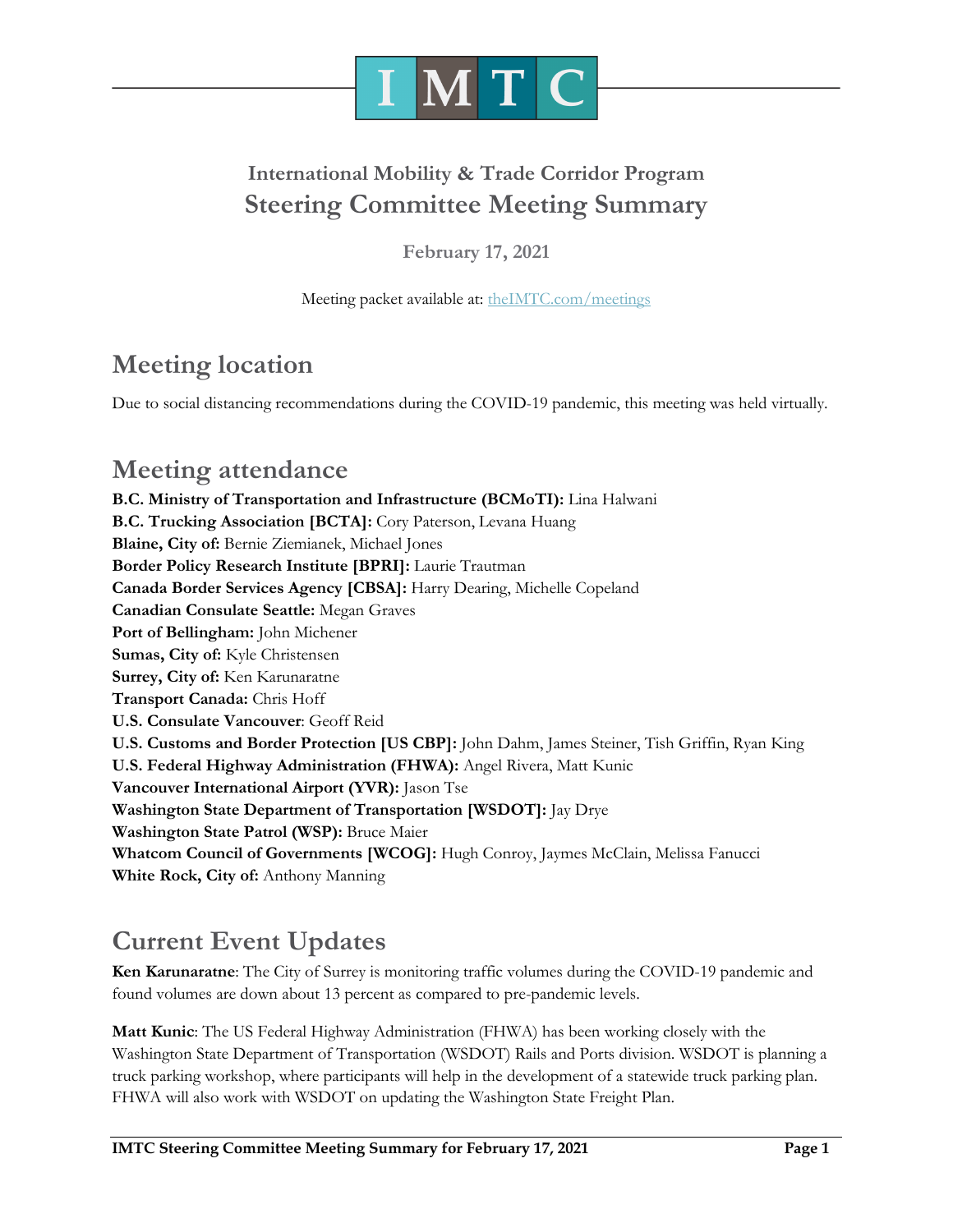**Lina Halwani**: The B.C. Ministry of Transportation and Infrastructure (BCMoTI) is working on the segmented widening of BC Hwy 1.

**Jay Drye**: WSDOT crews will be working on a fish passage project on Hwy 9 in Whatcom County this summer, which could affect cross-border freight traffic on that route. On Badger Rd near Lynden, crews will also be working on culvert replacements. WSDOT is also working with the City of Bellingham on a Bakerview Rd interchange improvement, which will add a northbound onramp to I-5.

**John Michener**: The Port of Bellingham is continuing to see interest from Canadian groups doing business in the Whatcom region despite the pandemic and border restrictions.

**Jason Tse**: At the Vancouver International Airport (YVR), passenger travel in 2020 was down 73 percent compared to the year before. Cargo traffic was overall down 19 percent, however express freight saw a 24 percent increase thanks to e-commerce.

**Cory Paterson**: There is a Canadian federal mandate that all electronic logging devices in commercial trucks be certified by a third party by June 12, 2021. The U.S. has a larger self-certified list of different device types, however in Canada there are only about a dozen different types allowed. All U.S. trucking carriers coming into Canada will have to have a third-party certified device.

The B.C. Trucking Association (BCTA) recently conducted a 7<sup>th</sup> iteration of its pandemic impact survey of its members. Trucking industry unemployment is less than the province overall. While overall truck trips and mileage are not down so much, carrier revenues have declined because loads are smaller, it is more difficult to get loads in both directions, and compliance with pandemic-related health protocols adds some costs.

**Megan Graves**: The Canadian Consulate in Seattle has learned that Pt Roberts residents will not be required to take a COVID-19 test when transiting through Canada to get to and from mainland Whatcom County.

**Laurie Trautman**: The Border Policy Research Institute (BPRI) is working on a Canadian-supported project analyzing the effects of the US-Canada border restrictions in 8 different regions along the whole border, from Maine to Alaska, both in terms of GDP and local community issues.

The Whatcom Unified Command border task force is still meeting every other week.

Ms. Trautman is working with the Future Borders Coalition, which will convene a briefing next week discussing COVID-19 testing and proof of vaccine requirements at land ports of entry.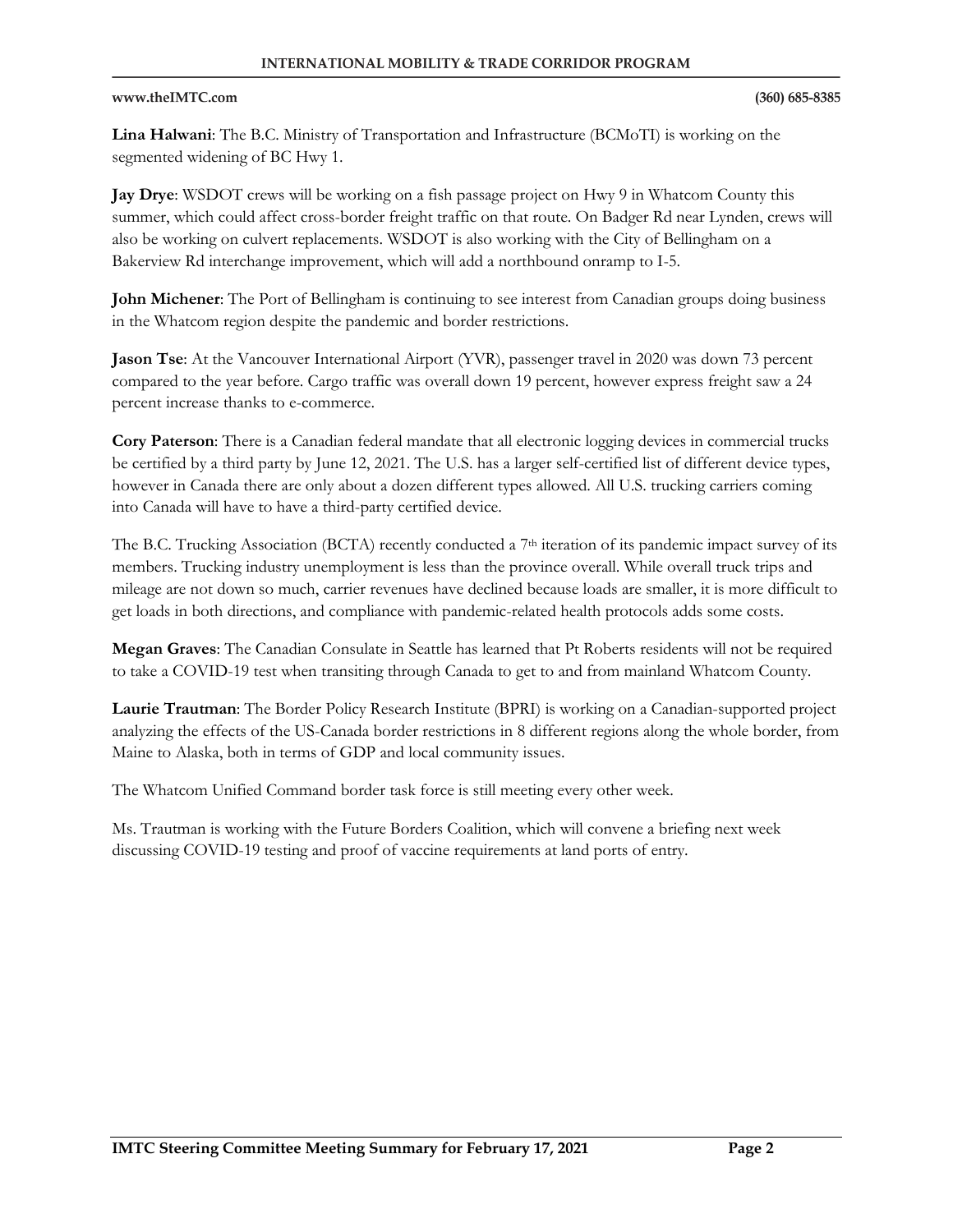# **COVID-19 border impacts: comparing 2019 and 2020**

### **Passenger vehicle volumes**



**Melissa Fanucci**: Cascade Gateway passenger vehicle volumes though the end of 2020 have steadily remained at 95-98 percent below 2019 levels.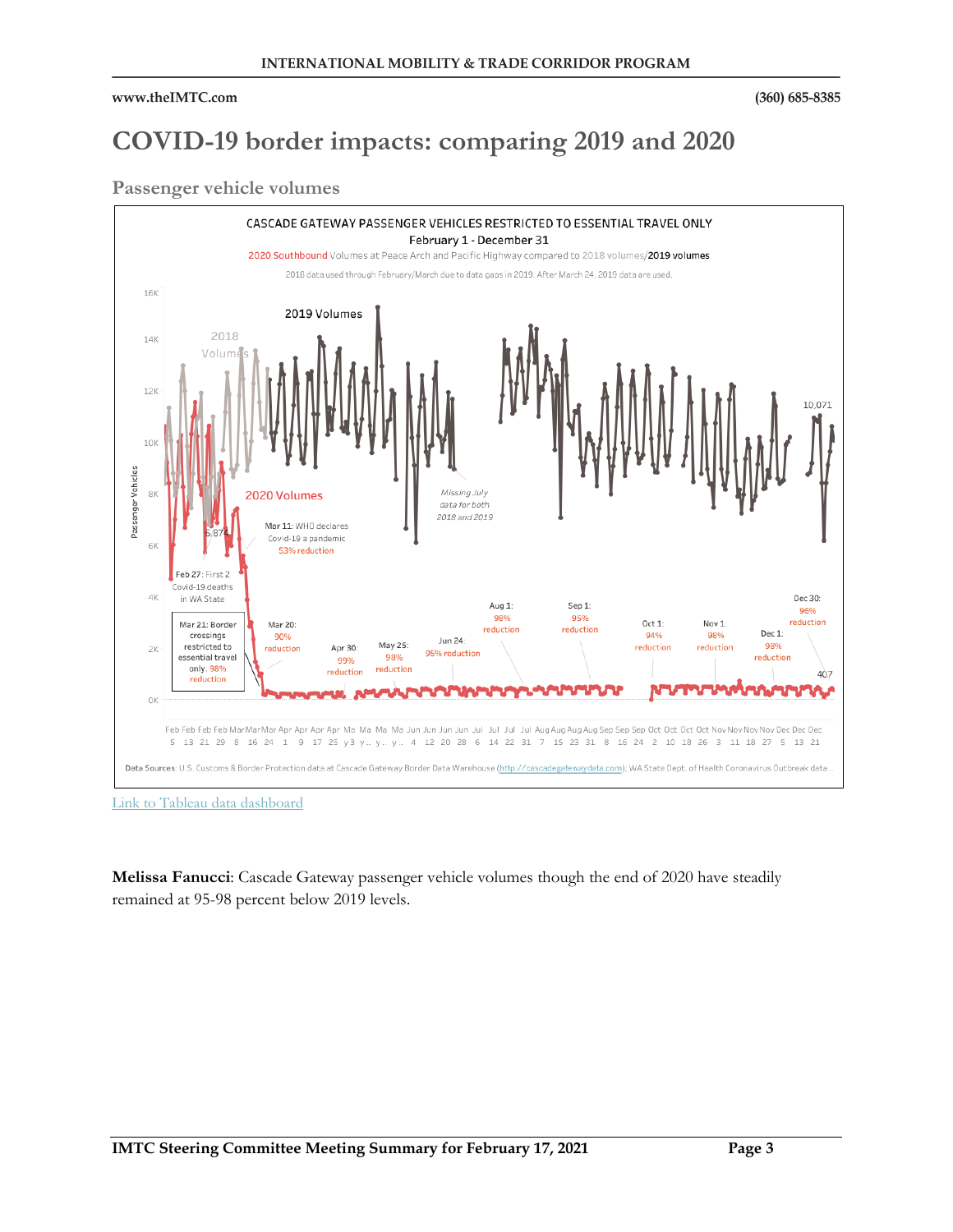$(360)$  685-8385

### **Commercial truck volumes**



Truck volumes fro[m Cascade Gateway Border Data Warehouse](https://www.cascadegatewaydata.com/Dashboard)

**Hugh Conroy**: Similar to air freight at YVR, commercial truck volumes through the Cascade Gateway have made a gradual return to pre-pandemic levels.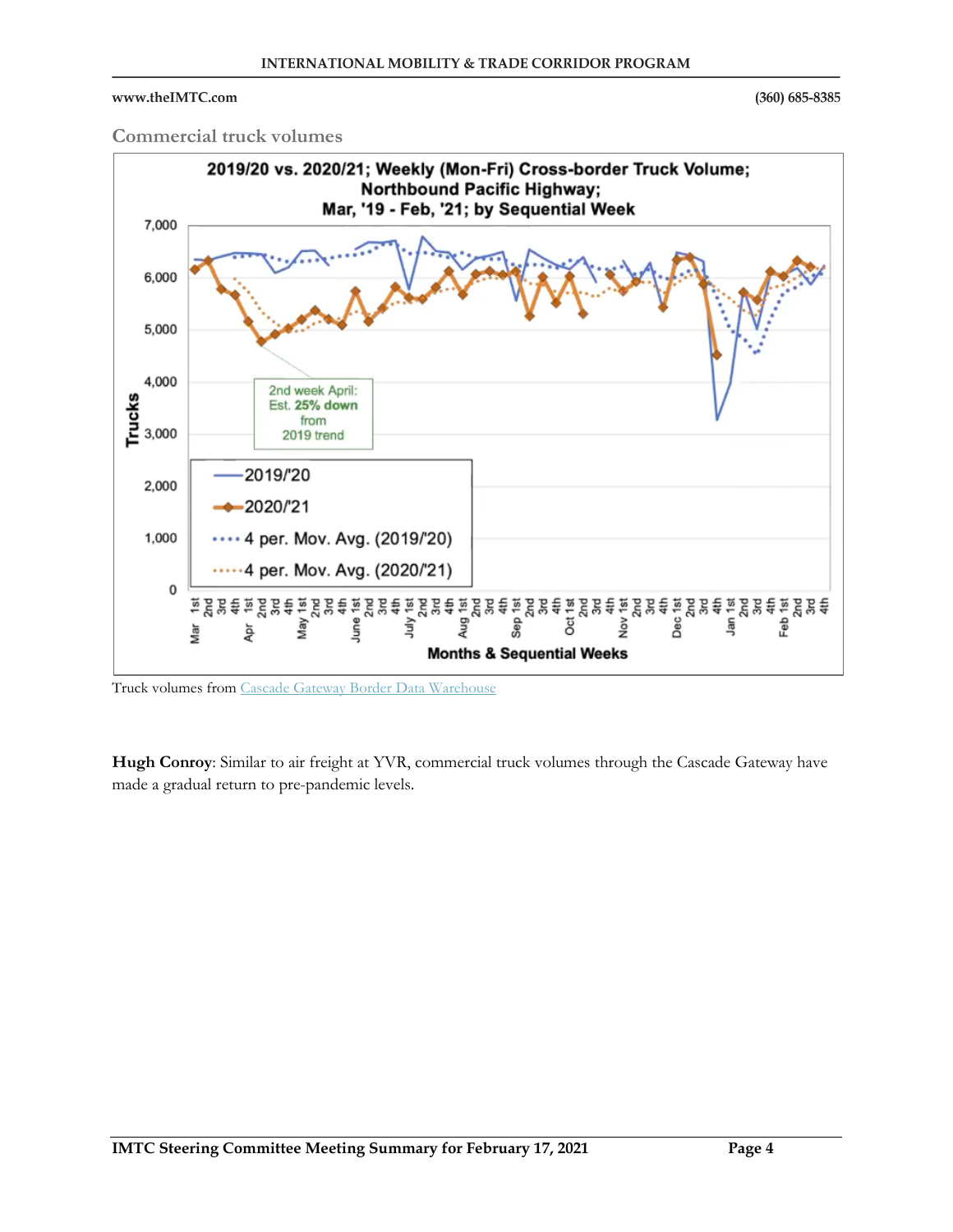$(360)$  685-8385

### **Freight commodity values**



In coordination with Transport Canada, Mr. Conroy has been researching changes in freight commodity values (the amount of goods being moved based on their value) transiting the Cascade Gateway throughout the pandemic.

**Hugh Conroy**: Southbound (Canada exports to U.S.), commodity groups that fell most in value at the outset of the pandemic in 2020 compared to 2019 are wood products, machinery/electrical, transportation, special classification provisions. Northbound (U.S. exports to Canada), machinery/electrical, mineral products, and transportation commodity groups saw the largest drops.